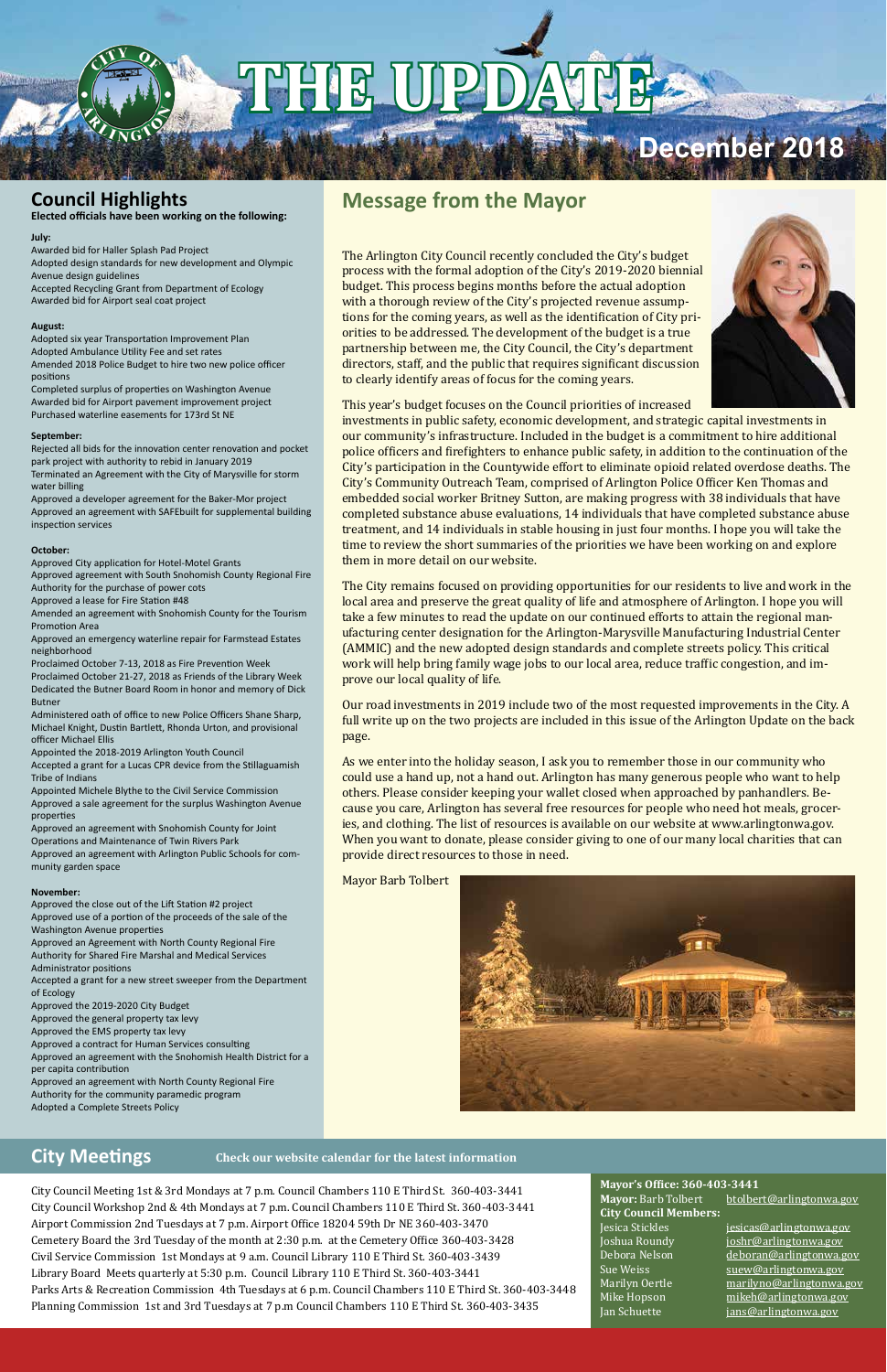## **Progress Being Made to Address Homelessness and Addiction**

## **Community & Economic Development Update**

Over the last six months, the cities of Arlington and Marysville have made significant strides to pave the way for the build out of the Arlington-Marysville Manufacturing Industrial Center (AMMIC). Comprised of over 4,000 acres of undeveloped, underdeveloped, and redevelopable land, the AMMIC recently obtained designation as a federal Opportunity Zone. Opportunity zones are an economic development tool designed to spur economic development and job creation in communities across the nation, providing tax benefits to investors, even if they do not live, work, or have a business in a zone. The AMMIC is one a handful of designated opportunity zones in Washington state.

The Opportunity Zone program was a bipartisan proposal in Congress incorporated into the US Tax Cuts and Jobs act. The federal designation will help drive private investments to the AMMIC, enabling our cities to leverage our untapped resources to bring in jobs, housing, and critical development.

The cities have also been hard at work developing subarea plans for the AMMIC for each city as part of obtaining regional designation for the AMMIC from the Puget Sound Regional Council (PSRC). The designation as a MIC by PSRC will open access to federal grants and other programs for critical infrastructure in the AMMIC and surrounding areas. The subarea plan for Arlington is available on the City's website at http://www.arlingtonwa.gov/575/Manufacturing-Industrial-Center. The City is set to adopt the subarea plan in December and submit for regional designation from PSRC in January.

In addition to this work on the AMMIC, staff has been hard at work developing design standards for all new development in Arlington that were adopted by the City Council in July. In March 2018, the City Council identified the need to implement some protections to require new development to adhere to standards that will preserve the history and context of Olympic Avenue, the Old Town Residential District, and other areas throughout town. More information on these guidelines are available on our website.

In November, the City also adopted guidelines and regulations for the City's Complete Streets initiative. Complete Streets aims to address the needs of all users when development and redevelopment of land adjacent to traffic corridors is proposed. The regulations and guidelines will help the City provide multi-modal transportation opportunities to all users when land is developed and redeveloped. It also focuses on the aesthetics of our streets. More information on Complete Streets is available on the website: www.arlingtonwa.gov/574/Complete-Streets.

## **2019-2020 City Budget Adopted Partnerships 2019-2020 City Budget Adopted**

In 2019, the Community Outreach Team will continue their work throughout Arlington. The MAC group will continue their coordination work and Snohomish County has provided free access to the Diversion Center in Everett to those cities who have outreach teams with embedded social workers. We are looking forward to building additional partnerships to achieve more successes in 2019 with this regional

Arlington City Council recently received an update on the City and County's efforts to address opioid addiction, opioid overdoses, and associated homelessness.

Arlington is actively participating in a regional approach with Snohomish County Department of Emergency Management taking the lead for this team effort. Called the Multi-Agency Coordination Group, or MAC Group, the team is focused on seven different goals, primary among them is ending opioid overdose deaths. The MAC group is the first project of its kind in the United States, using emergency management techniques to lead a coordinated response to end opioid overdoses.

Arlington is participating in the MAC group, because these issues know no boundaries. The homeless and opioid addicted population is mobile, distrustful of authority, not necessarily ready to stop living on the streets, and are subject to relapse. Researchers estimate that more than 2/3 of individuals in recovery relapse within weeks to months of beginning addiction treatment. For the opioid addicted, 85% of individuals relapse.

Data collected from the MAC group is showing some promising successes for the Arlington Community Outreach Team, comprised of Arlington Police Officer Ken Thomas and Embedded Social Worker Britney Sutton. In the four months since data collection began (June through September), the Arlington outreach team made 234 contacts with individuals; some just once, others multiple times. The team has 38 individuals that have completed substance abuse assessments. Individuals completing substance abuse treatment between June and September are 14, with 14 indivuals also in stable housing.

In addition to the 14 completing substance abuse treatment and 14 housed, all Arlington Police officers are trained in the use of Naloxone. A Naloxone training for the public was held in July with over 30 people attending. Additional suboxone prescribing providers are now available in the area through Community Health Centers and Molina. Partnerships with our local services is essential to the succes of our efforts. The City is fortunate to have great local partners in the Arlington Community Resource Center, Arlington Public Schools, Cascade Valley Hospital and the Arlington Community Food Bank, and many more.

In November, the Arlington City Council unanimously approved the 2019-2020 biennial budget. The City plans to spend \$54,240,420 in 2019 and \$57,432,315 in 2020. While this is an increase in spending on the priorities our community has asked for, the City's property tax rates for 2019 will be lower than 2018.

The City's 2019-2020 budget focuses on the Council priorities of increased investments in public safety, economic development, and strategic investment in our community. The budget includes funding for one new police officer, three firefighters, continuation of the embedded social worker position, a part-time contracted domestic violence coordinator along with the equipment, vehicles and tools to perform their jobs.

The budget also includes \$20 million in capital improvements, including \$9 million in road improvements and preservation, and over \$500,000 in improvements to city parks. Over the next two years, the City of Arlington has budgeted for designing and constructing over \$6.5 million in road improvements, of which \$4.5 million is grant funding. Projects include the design and construction of 173rd St NE, the reconstruction of the Merchants parking lot, repairing the 67th Avenue NE/ 193rd St NE Centennial Trail Railroad Crossing, improvements to the 204th Ave NE / 77th St NE intersection, installation of the 40th Ave NE/ 172nd St NE intersection, improvements to the Smokey Point Blvd and SR-530 intersection, in addition to \$2.6 million in planned pavement preservation work. Parks improvements include improvements to Terrace Park, Evans Park, and the completion of the Haller Park Splash Pad, which is currently under construction.

The City's budget is available for review at www.arlingtonwa.gov/budget.

## **Arlington Receives Clean Financial and Accountability Audits for 2017**

On November 8, 2018, the City of Arlington received notification from the Washington State Auditor's Office (SAO) that the City has received clean financial and accountability audits for 2017.

Stated Mayor Tolbert, "We are pleased to hear that for the third year in a row the SAO issued a clean audit after reviewing the City's finances, financial reporting, and accountability."

The SAO reviewed the City's financial condition and processes, as well

as areas representing the highest risk of fraud, loss, abuse, or noncompliance. The auditors' paid special attention to the City's conversion to a new accounting software system; the City's purchasing processes; interfund loans between the Growth Fund and the EMS fund; selected IT security policies, procedures, practices and controls protecting financial systems, IT systems, and data; the statutory authority regarding the ambulance utility fee; the City's general financial condition and fiscal sustainability; and the City's open public meeting minutes.

The audit reports highlighted the hard work by City staff to ensure compliance with all state financial reporting requirements and safeguarding of public resources from fraud, loss, or abuse. The report states in part, "In those selected areas, City operations complied with applicable state laws, regulations, and its own policies, and provided adequate controls over the safeguarding of public resources."

The audit reports are available by visiting the SAO's website at www. sao.wa.gov and clicking on "Recent Reports" at the bottom of the page.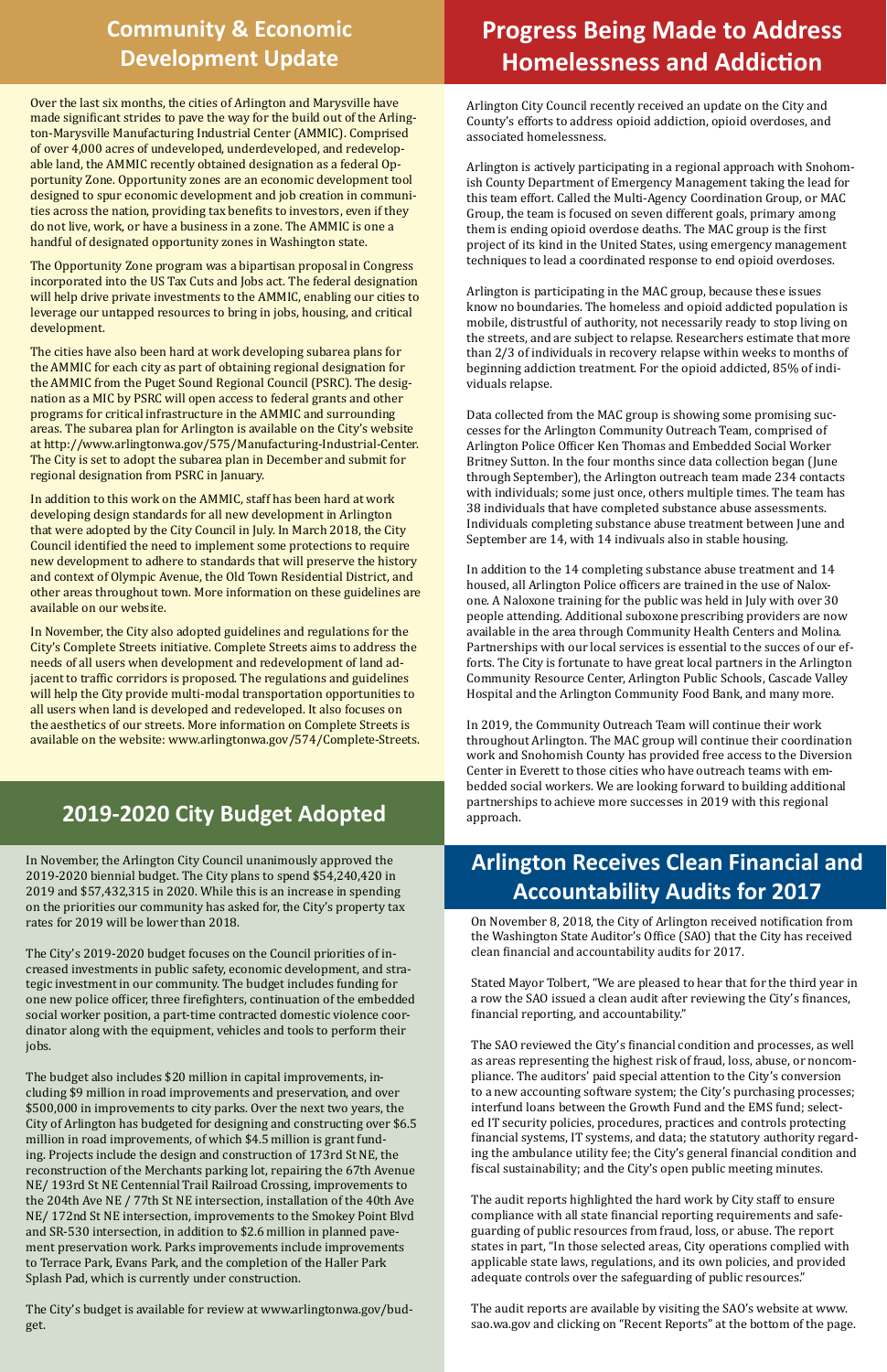## **Introducing the 2018 - 2019**

**Arlington Youth Council Fire Department Receives Grants to Increase Staffing, Improve Safety and Services** The Arlington Youth Council is a group of seven Arlington teens that are

passionate about helping our community and making it a place where the youth voice is heard. The purpose of AYC is to help advise the Mayor and the City Council on issues and address matters that effect the youth of our community. AYC meets most months during the school year.

The AYC for the 2018-2019 school year are Grace Saenz, Olivia Weaver, Alec Villa, Grace Williams, Enija Reed, Jaea Davidson, and Victoria Wilde. Advisors to AYC are Mayor Barb Tolbert, AHS Principal Duane Fish, and Community Revitalization Project Manager Sarah Lopez.

AYC's goal this school year is to spread awareness and knowledge on issues affecting the mental health of Arlington's youth and ways to support the mental health of youth. AYC is working to present a forum as part of a larger event in partnership with the Arlington Drug Awareness Coalition (ADAC). The AYC is looking forward to presenting the event this spring and providing the public the opportunity to support each other for the wellbeing of the Arlington Community.

Follow the AYC on Facebook at: www.facebook.com/ArlingtonWAYouthCouncil.

Mayor Tolbert's Volunteer Recognition Program celebrates citizens' volunteer work and commitment to community service. Mayor Tolbert's Volunteer Award was presented to Anna Pritchard at the August 6 City Council meeting.

Anna has been a faithful volunteer in the Arlington



community since 1988. She's currently a volunteer at Arlington Health and Rehabilitation, helping each week with bingo and updating bulletin boards. She also assists with the monthly horticultural activities in the facility that are presented by the Arlington Garden Club.

She has always been an advocate for the mentally ill and the homeless. Every year Anna assists with the annual count for homeless people in our county.

Congratulations to Anna Pritchard for her volunteer work with those in need in our community!

#### **Nominate a Volunteer**

Do you know a volunteer who should be recognized for their work and commitment to community service? To be eligible for this award, volunteer work must be uncompensated and not a part of any employment. Nominees must perform volunteer service within the 98223 zip code. Volunteers will be considered based on initiative and work contributed through volunteering. There is no minimum hours requirement. Volunteers may be nominated by an individual or a group, but they may not nominate themselves.

Nominations can come from anyone. To nominate a volunteer, please go to www.arlingtonwa.gov/volunteeraward.

## **Mayor's Volunteer Award**

In October, the City administered the oath of office to five new officers joining the Arlington Police Department. These officers are all backfilling existing vacancies in the department.

The five individuals joining the department are all experienced police officers with over 50 years of law enforcement experience between them. We are fortunate to have them join the APD team. We hope you will take the time to welcome Officers Sharp, Bartlett, Urton, Ellis, and Knight to Arlington if you meet them on the street.

The City has two police officer vacancies to fill in 2018, with the approval of a budget amendment by the City Council in August. The Police Department expects to fill these two new positions by the end of the year. In 2019, the Police Department will be hiring one additional new police officer, as approved in the 2019-2020 budget. The department expects to fill this new position in the first quarter of 2019. The three police officer positions are the first new positions added to the department since the economic downturn in 2008-2009.

The approval of these new positions is a testament to the commitment of the Arlington City Council and Mayor to fully staff public safety in our community.



## **Police Staffing Update**

In October, the City of Arlington Fire Department, Camano Island Fire and Rescue, and North County Fire / EMS were selected to receive an Assistance to Firefighters Grant (AFG) from the Federal Emergency Management Agency (FEMA). The grant awarded is in the amount of \$770,000 and will be used to replace 123 sets of self contained breathing apparatus (SCBA) that have reached the end of its service life in all three departments. Camano Island Fire and Rescue submitted the grant on behalf of all three departments. The grant is a significant investment in firefighter safety at all three departments that will provide the ability for the three departments to work together during critical incidents.

The City of Arlington Fire Department was also selected to receive another AFG grant and a Staffing for Adequate Fire & Emergency Response (SAFER) grant from the Federal Emergency Management Agency (FEMA). The grants awarded from FEMA total close to \$650,000 and will be used to purchase three power lift cots for EMS and hire three new firefighters.

The power lift cots assist in lifting and lowering patients in and out of the ambulance, making the loading and unloading process less jostling

to the patient, minimizing the risk of patient falls, and reducing injuries to firefighters.

The SAFER grant was created to provide funding directly to local fire departments to help increase or maintain the number of trained "front line" firefighters available in their communities. The addition of three firefighters to the Department's team of 27 increases the number of firefighters available to respond to an increasing number of requests for service and improve safety for both firefighters and our citizens. Mayor Barb Tolbert said, "This much needed funding will allow the City of Arlington to hire three new firefighters to serve our growing community two years earlier than our available funding would allow."

In addition, the Stillaguamish Tribe of Indians has awarded Arlington Fire a \$22,000 grant to purchase a Lucas CPR device for one of the department's medic units. The device is an easy-to-use mechanical chest compression device that provides a consistent chest compression during CPR and will allow medics to continue to provide high-quality chest compressions while a patient is transported to the hospital.